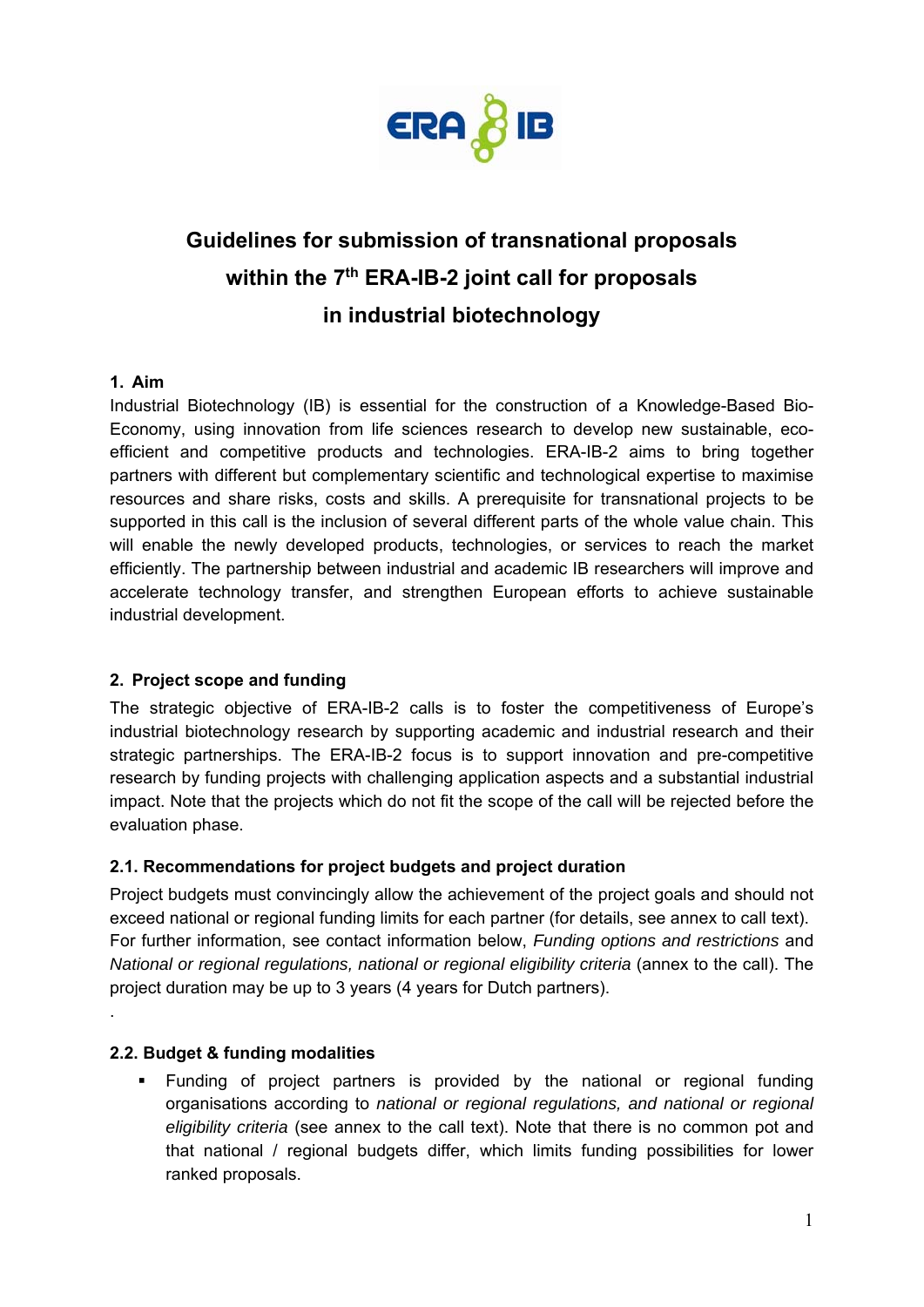A Consortium Agreement has to be in place within three months of the project start. The first instalments can be transferred only after a Consortium Agreement has been signed by all parties.

## **3. ERA-IB-2 eligibility requirements**

ERA-IB-2 has developed formal criteria that are applied in the eligibility check and evaluation process to select the best projects as outlined in the mission. These criteria have been agreed on by all participating national or regional funding organisations and are described in the call text, but please note that this does not exclude more specific criteria set up in the national or regional programmes.

The eligibility criteria are stated in call text under chapter 6, "*Eligibility and evaluation procedure*" and in the *national or regional regulations, national or regional eligibility criteria* (annex to the call text).

## **3.1. Composition of consortia**

It is the aim of the 7<sup>th</sup> ERA-IB-2 joint call, which is supported by ERASynBio and ERA-MBT, to facilitate broad-based funding from the member countries or regions and to allow for flexibility with regard to the composition of consortia, in particular in respect to size / number of partners (see below).

Successful consortia eligible for funding will display the following characteristics:

- . Consortia consisting of a least three partners (legal entities) requesting and/or providing fund from, at least, three different ERA-IB-2, ERASynBio and/or ERA-MBT member countries/regions contributing to the call. All partners should contribute significantly to the development and execution of research project activities. The nature and significance of each of the partner´s contribution will be assessed and evaluated in the evaluation stage under the following Evaluation criteria of the call: 1.Scientific and technological quality (weighting factor 3x): 1.4 The consortium must be balanced between countries or regions and between consortium partners and must be observed the principle of **transnational collaboration**. Consortia can involve a maximum of eight partners. The partners should clearly add value to the planned cooperation.
- Consortia must be coordinated by a project coordinator from an organization that successfully applies for public funding from an ERA-IB-2, ERASynBio or ERA-MBT member country.
- The contribution of one country or region or one company to the collaborative project must not exceed 70% of the total budget in order to ensure balanced partnerships within the project.
- Parties from countries or regions which do not take part in the ERA-IB-2 call may be part of a consortium at their own cost if their contribution is important to achieve the project goals.
- The participation of an industrial partner in the consortium is recommended, but not mandatory.
- **Industrial partners that cannot be funded by their national/regional funding** organisation may participate in a consortium at their own cost.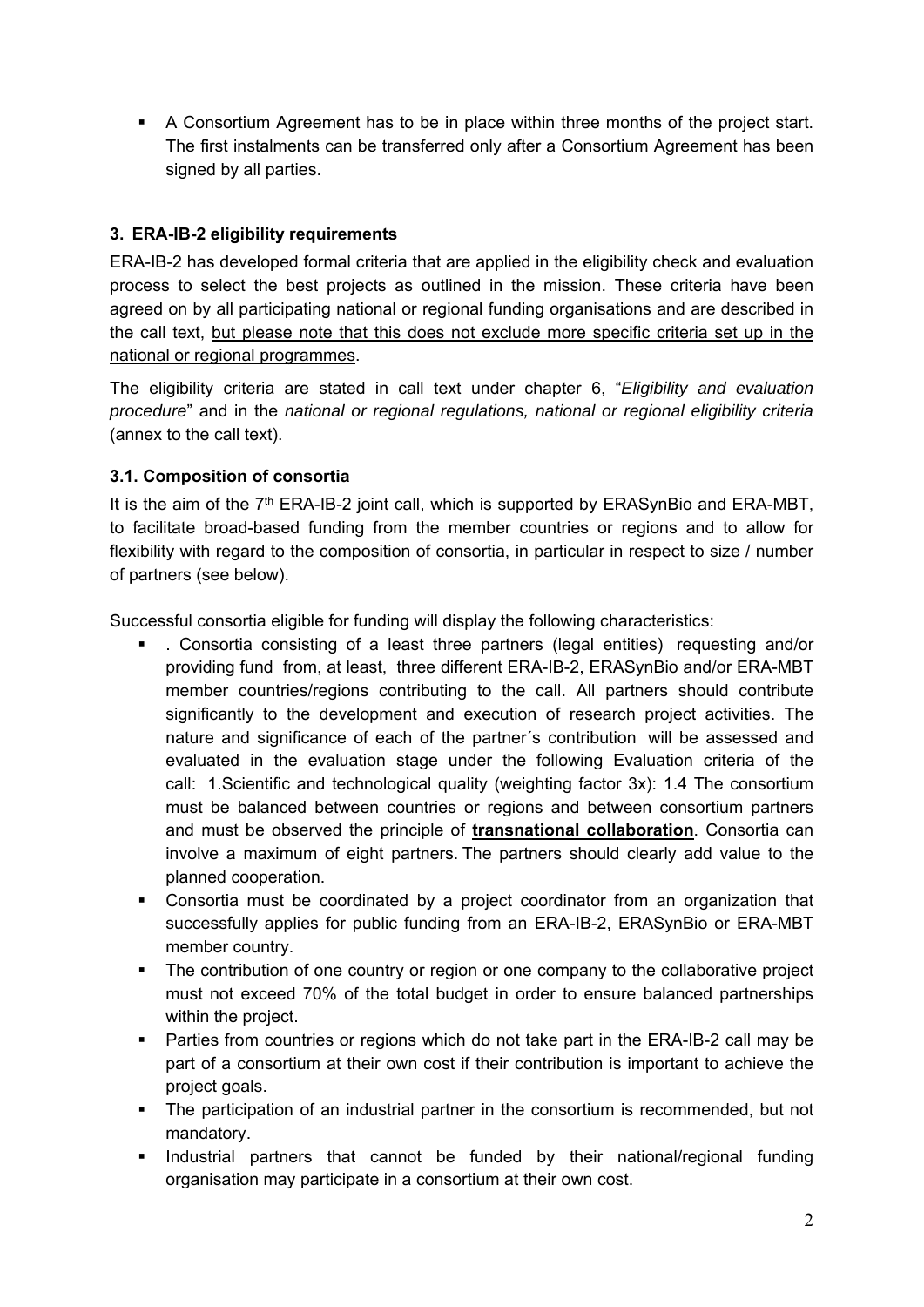## **3.2. Responsibility of the project coordinator**

- The project coordinator will lead the consortium through the application procedure and is fully responsible for the overall project coordination.
- The project coordinator has to make sure the project complies with ERA-IB-2, ERASynBio and/or ERA-MBT requirements as detailed above (see 3.1) and in the call text and is thus eligible for ERA-IB-2 or ERASynBio. While all partners should resolve possible queries with their respective national or regional agencies/ministries, the project coordinator has a responsibility to co-ordinate these activities in close contact with the ERA-IB-2 Call Secretariat and the ERA-IB-2, ERASynBio, or ERA-MBT contact persons of his/her national or regional funding organisation.
- All communication with ERA-IB-2 concerning the project will be through the project coordinator. Consequently, the project coordinator has to disseminate information provided by ERA-IB-2 to all consortium partners.
- When building the consortium, the coordinator has to confirm with the consortium partners that they are eligible for support from their respective national or regional funding organisations. In the case of contribution from non-ERA-IB-2/ERASynBio /ERA-MBT international partners, the consortium co-ordinator should ensure that he/she is satisfied as to the availability of funds to support the contribution of those partners.
- The project coordinator should ensure the eligibility of all partners participating in a consortium before to application submission. Note that the inclusion of a non-eligible partner in a proposal will result in the rejection of the entire proposal.

# **3.3. Project funding**

All consortium partners must prove sufficient financial stability to conduct the project properly. National or regional funding organisations will check the financial status of partners from their own country/region.

# **4. Application procedure**

## **4.1. Application scheme**

The application process is carried out in one step only. The proposals are checked for formal eligibility and fitting into the scope of the call, and evaluated according to the criteria laid down in the call text.

Positively evaluated projects will be recommended for funding. The formal funding decision is taken at national / regional level, and projects will be funded through the relevant national / regional programmes. The ERA-IB-2 Call Secretariat will inform the coordinators about the status of national / regional decisions.

## **4.2. Information, communication & further assistance for applicants**

**Each funding organisation has nominated contact persons (see Annex 1 of the Call** text) who will provide information about specific national or regional regulations and requirements (see *National or regional regulations, national or regional eligibility criteria* (Annex 2 of the Call text). It is recommended to contact the relevant contact persons prior to the proposal submission process.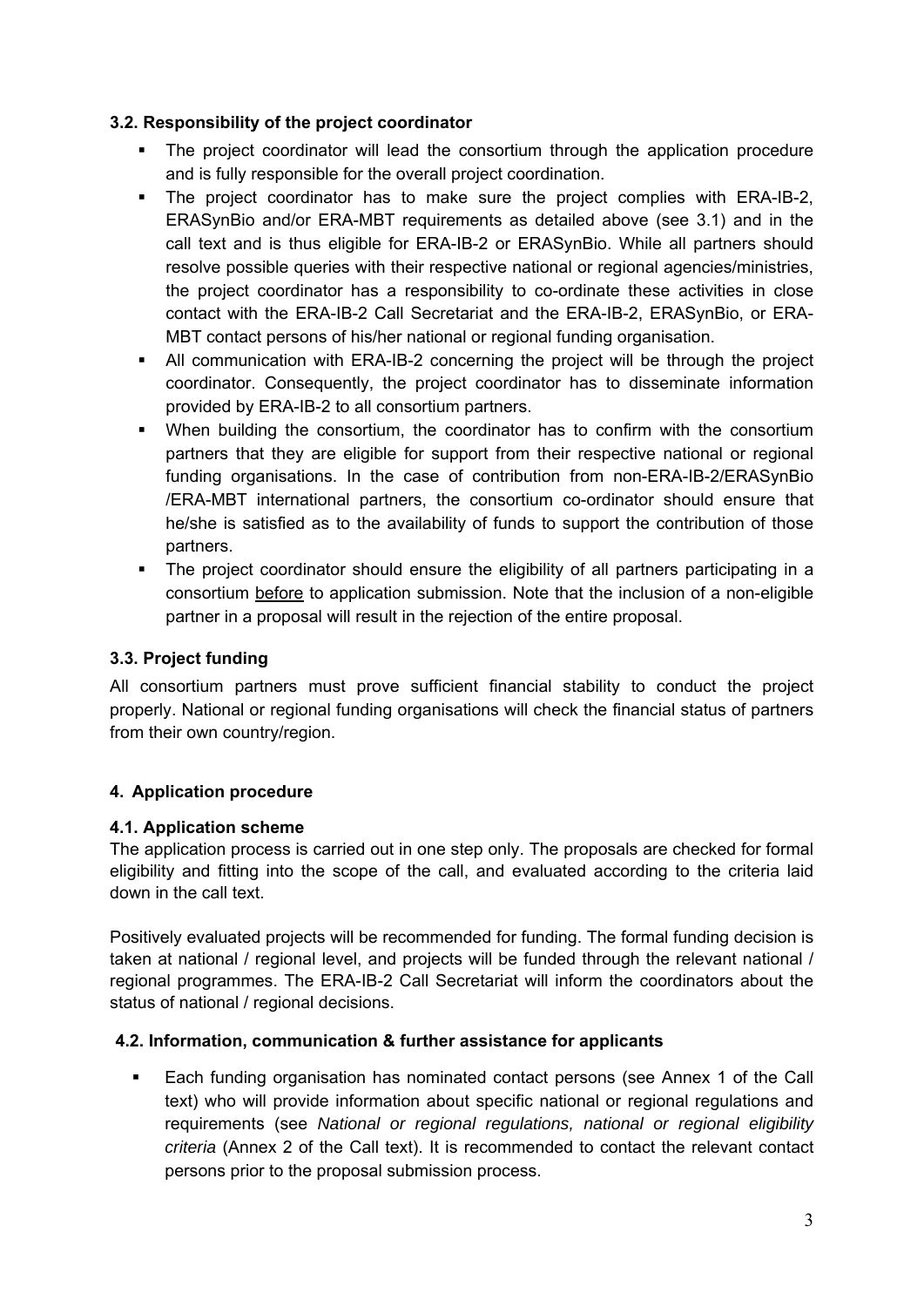- The only official communication line for the ERA-IB-2 call is between the ERA-IB-2 Call Secretariat and the project coordinator. The project coordinator is the only contact person informed by ERA-IB-2 Call Secretariat in all relevant questions during the application procedure, so he/she must provide this information to the partners (see also 3.2).
- For further assistance, please see the ERA-IB-2 website (www.ERA-IB-2.net) and the ERA-IB-2 submission website (https://www.submission-ERA-IB-2.eu/).
- For additional information and support, please refer to the nominated contact persons (see chapter 8 of the call).

## **4.3. Proposal submission**

Submitted Proposals are checked for eligibility according to the evaluation criteria laid down in the call text. Proposals must be submitted via the electronic submission system described under 5. The deadline for proposal submission is the 1st of February 2016 (13:00 CET).

## **4.3.1. Completing the proposal form**

- Please fill in the requested information and check that all fields are completed.
- Please follow the template and be aware that the project description should allow evaluators to assess properly all evaluation criteria as laid down in the call text.
- The space available for your information has been limited intentionally. No additional documents will be considered.

## **4.3.2. Eligibility and scope check**

Eligibility will be checked by ERA-IB-2, ERASynBio and ERA-MBT through the participating agencies/ministries/funding organisations with regard to the following criteria: 1) **ERA-IB-2 call requirements** that apply in all member countries, 2) **national or regional criteria** that apply exclusively to applicants from these countries (see *National or regional regulations, national or regional eligibility criteria* (annex 2 to the call text). Proposals not meeting the scope of the call might be rejected before the evaluation phase.

## **4.4. Evaluation and rebuttal**

The evaluation will be carried out according to the evaluation criteria listed in the call text (chapter 8.1, Proposal evaluation).

- 1. Scientific and technological quality
- 2. Economic and social perspective
- 3. Administrative and financial assessment

 The evaluation of the proposals is conducted by an international panel of experts with relevant knowledge in the field. The expert panel will establish a ranking of the proposals. Based on the ranking and the available funding, the ERA-IB-2, ERASynBio, and ERA-MBT Executive Board will suggest which projects to fund. The involved funding agencies/ministries will take the final funding decisions at national or regional level.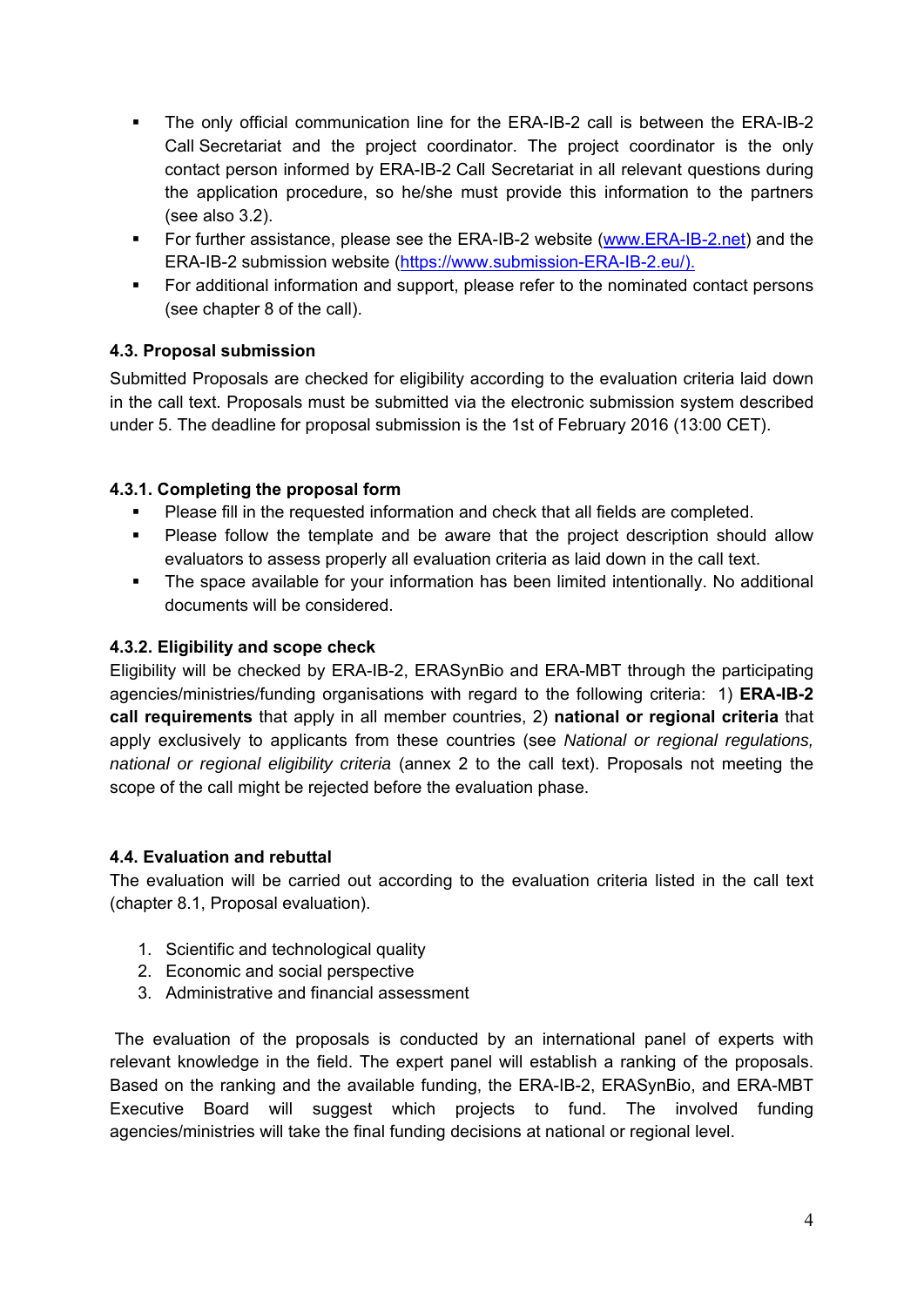The evaluation process provides applicants with the opportunity to reply to issues raised by the expert panel. The guidelines for this process are described below. These rules and regulations are binding for all applicants.

## **4.4.1 General rebuttal process**

- Reviews from expert panel members are obtained on each proposal. Project coordinators will get access to all reviews of the corresponding project, without revealing the identity of the evaluator.
- The project coordinator is the contact person for the ERA-IB-2 Call Secretariat. The project coordinator may submit a response to the comments of the reviewers via the ERA-IB-2 submission website. He/she may consult the other partners in the consortium, but only one response from the coordinator must be sent.
- Please note that this response is optional. Giving no response therefore does not exclude the proposal from the next stage of the review procedure.
- Responses by the project coordinator must comply with the rules and regulations listed below.
- Following submission of the response via the ERA-IB-2 submission website, there will be no further discussion between the applicants and the ERA-IB-2 Call Secretariat or expert panel members.
- The reviews and the optional responses are then the basis for the expert panel who will meet and agree on a ranking list of all proposals. Please note that (1) the decision about the ranking is the responsibility of the expert panel and (2) the final decision about the funding is the task of the funding organisations alone.

## **4.4.2. Rules and regulations for the rebuttal**

- Please submit your response via the ERA-IB-2 submission website (https://www.submission-ERA-IB-2.eu/).
- The response is strictly limited to the space available in the rebuttal form. Attachments or appendices are not permitted. All further pages will be deleted regardless of the content.
- The purpose of the response is to enable the applicants to address technical queries and points of fact, and the response must be confined to these issues. In particular, the response must not discuss the competence, expertise or suitability of the evaluator.
- The response can only provide feedback on comments specifically raised by the evaluator and should not be used to otherwise introduce entirely new information or to change the proposal e.g. by presenting new work, additional publications or new financial calculations.